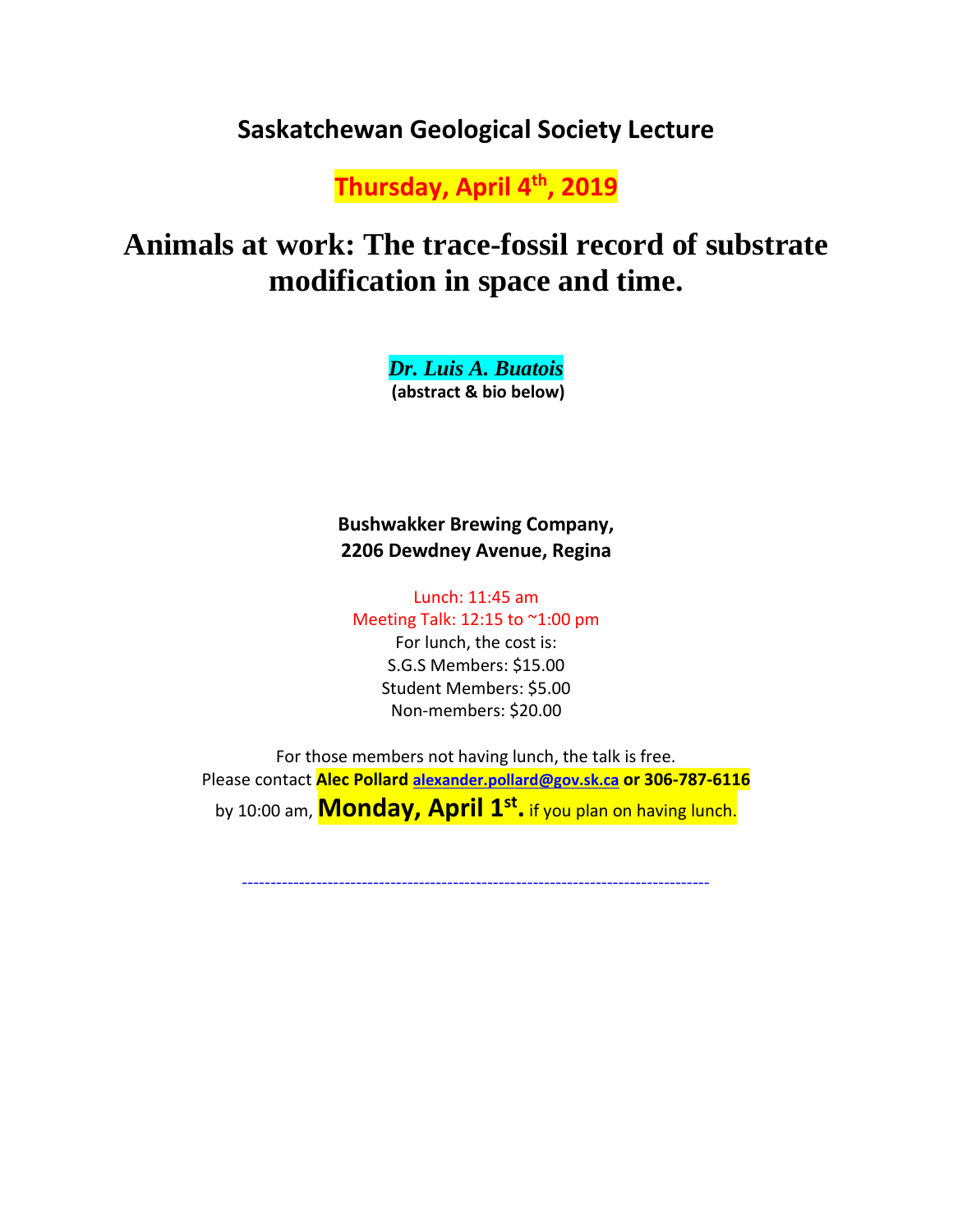#### **Abstract**

Substrates and landscapes are strongly affected by biogenic activity. Ichnology, the multidisciplinary science that studies organisms-substrate interactions, has experienced an explosive development during the last decades. Tracking the effects of animal activity along the depositional profile through geologic time is essential to understand the role of geobiological processes in macroevolution. Matgrounds were instrumental as substrates for interactions with early bilaterians during the Ediacaran and earliest Cambrian, although sediment bulldozing was first manifested close to the Ediacaran-Cambrian transition, resulting in increased disturbance of the sea bottom. The appearance of novel ways of interaction with the substrate during the Cambrian Explosion represents an evolutionary breakthrough of the highest level. In particular, a major shift in benthic ecologic structure consisted in a marked increase in sediment mixing due to bioturbation, the establishment of a suspension-feeder infauna, increased complexity of the trophic web, and coupling of benthos and plankton during the early Cambrian. The Cambrian Explosion displayed a remarkable increase in trace-fossil diversity, but was restricted to bioturbation structures. In contrast, the Great Ordovician Biodiversification Event was associated to evolutionary innovations in bioerosion as well. The Mesozoic Marine Revolution was a more protracted event with ichnodiversity increases in the Early Jurassic and Late Cretaceous. This episode was conducive to further increases in depth of bioturbation, a marked increase in the utilization of the infaunal ecospace and profound modification of marine substrates. Overall increases in the degree of bioturbation and ichnodiversity did not occur in all marine settings at the same time, but in a diachronic fashion, progressing from environments between fair-weather and storm wave bases along the depositional profile both seawards towards deeper-marine settings and landwards towards brackish-water marginal marine settings. Ichnology is emerging as a multidisciplinary science which is able to yield insights into the deep history of the biosphere.